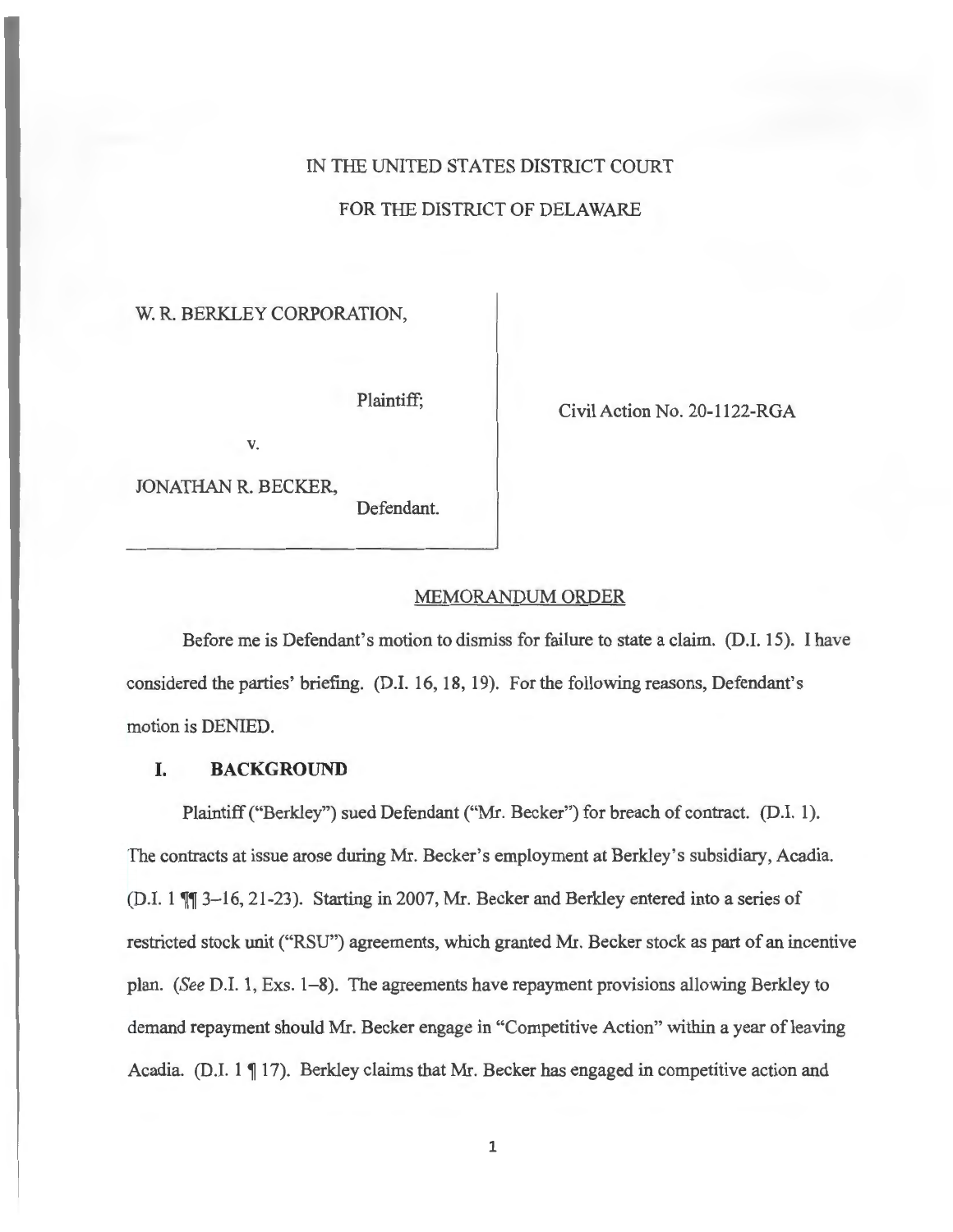brings this suit to demand repayment. The agreements have Delaware choice of law provisions which state, "This Agreement shall be construed and interpreted in accordance with the laws of the State of Delaware, without regard to the principles of conflicts of law thereof." (D.I. 1 Ex. 1 § 18; Ex. 2 §18; Ex. 3 § 19; Ex. 4 § 19; Ex. 5 § 19; Ex. 6 § 19; Ex. 7 § 19).

## **II. LEGAL STANDARD**

When reviewing a motion to dismiss pursuant to Federal Rule of Civil Procedure 12(b)(6), the Court must accept the complaint's factual allegations as true. *See Bell Atl. Corp. v. Twombly,* 550 U.S. 544, 555-56 (2007). Rule 8(a) requires "a short and plain statement of the claim showing that the pleader is entitled to relief." *Id.* at 555. The factual allegations do not have to be detailed, but they must provide more than labels, conclusions, or a "formulaic recitation" of the claim elements. *Id.* ("Factual allegations must be enough to raise a right to relief above the speculative level . . . on the assumption that all the allegations in the complaint are true (even if doubtful in fact). "). There must be sufficient factual matter to state a facially plausible claim to relief. *Ashcroft v. Iqbal,* 556 U.S. 662, 678 (2009). The facial plausibility standard is satisfied when the complaint's factual content "allows the court to draw the reasonable inference that the defendant is liable for the misconduct alleged." *Id.* ("Where a complaint pleads facts that are merely consistent with a defendant's liability, it stops short of the line between possibility and plausibility of entitlement to relief." ( cleaned up)).

#### **III. DISCUSSION**

Mr. Becker argues that I should dismiss this case for two reasons. First, the repayment provisions in the RSU Agreements are void *ab initio* under a Maine law that prohibits repayment of compensation. (D.I. 16 at 2 (citing 26 M.R.S.A. § 629)). Second, even if the provisions are

2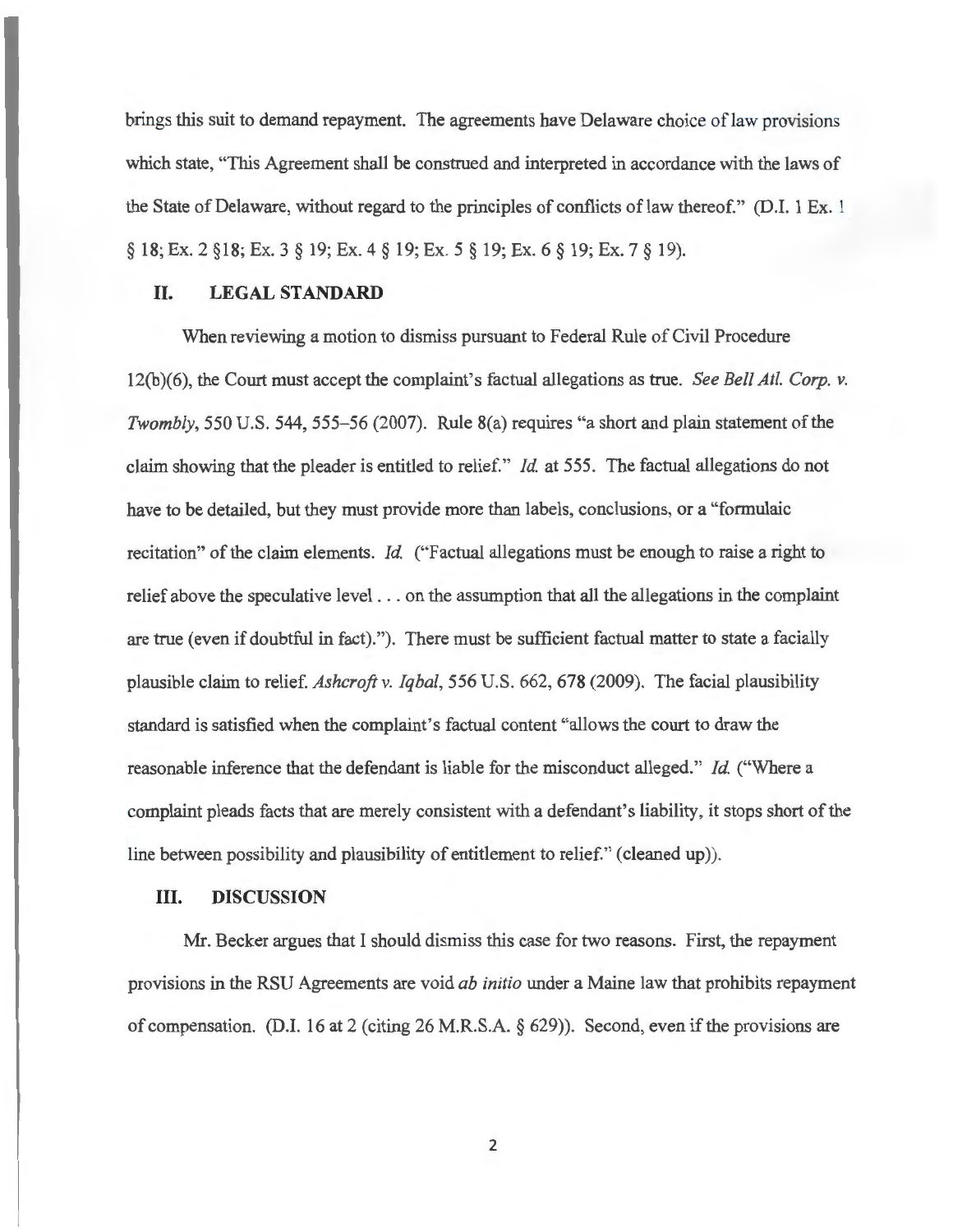not void *ab initio,* Maine law controls (and renders the repayment provisions illegal) under a choice-of-law analysis. *(Id. ).* 

Each of Mr. Becker's arguments is premised on the assumption that the RSU Agreements violate 26 M.R.S.A. § 629. I say "assumption" because the opening brief does not lay out why the RSU Agreements violate 26 M.R.S.A. § 629. The statute provides:

A person, firm or corporation may not require or permit any person as a condition of securing or retaining employment to work without monetary compensation or when having an agreement, oral, written or implied, that a part of such compensation should be returned to the person, firm or corporation[.]

Mr. Becker argues:

§ 629 expressly prohibits "unfair agreements" that require an employee to return any portion of his or her compensation to their employer. In other words, any agreement that requires an employee to return a part of his or her compensation except for a few narrow exceptions listed therein, constitutes an "unfair agreement" and is therefore, illegal. Given this prohibition, the RSU Agreements' repayment provision was void *ab initio,*  meaning it was illegal under Maine law at its inception when sent to Mr. Becker in Maine as a Maine employee.

(D.I. 16 at 6). This analysis does not establish a violation. It fails to, for instance, establish that Berkley, as a corporate parent of Mr. Becker's employer, would be covered by the statute or that the RSU Agreements provide "compensation" under the statute. Mr. Becker's reply comes closer. (D.I. 19 at 3-4 (arguing that § 629 is not limited to employers and that parent companies are "commonly considered 'employers' for purposes of wage and hour laws")).

There are two problems with Mr. Becker's first argument, that the contract is void *ab initio.* One, Mr. Becker has not shown by his argument that the repayment provision is void *ab initio* under Maine law. Two, even if he had so shown, there would be the issue that the contract says it is controlled by Delaware law. The argument that Maine law should be applied to the contract independently and prior to consideration of the impact of the choice of laws selection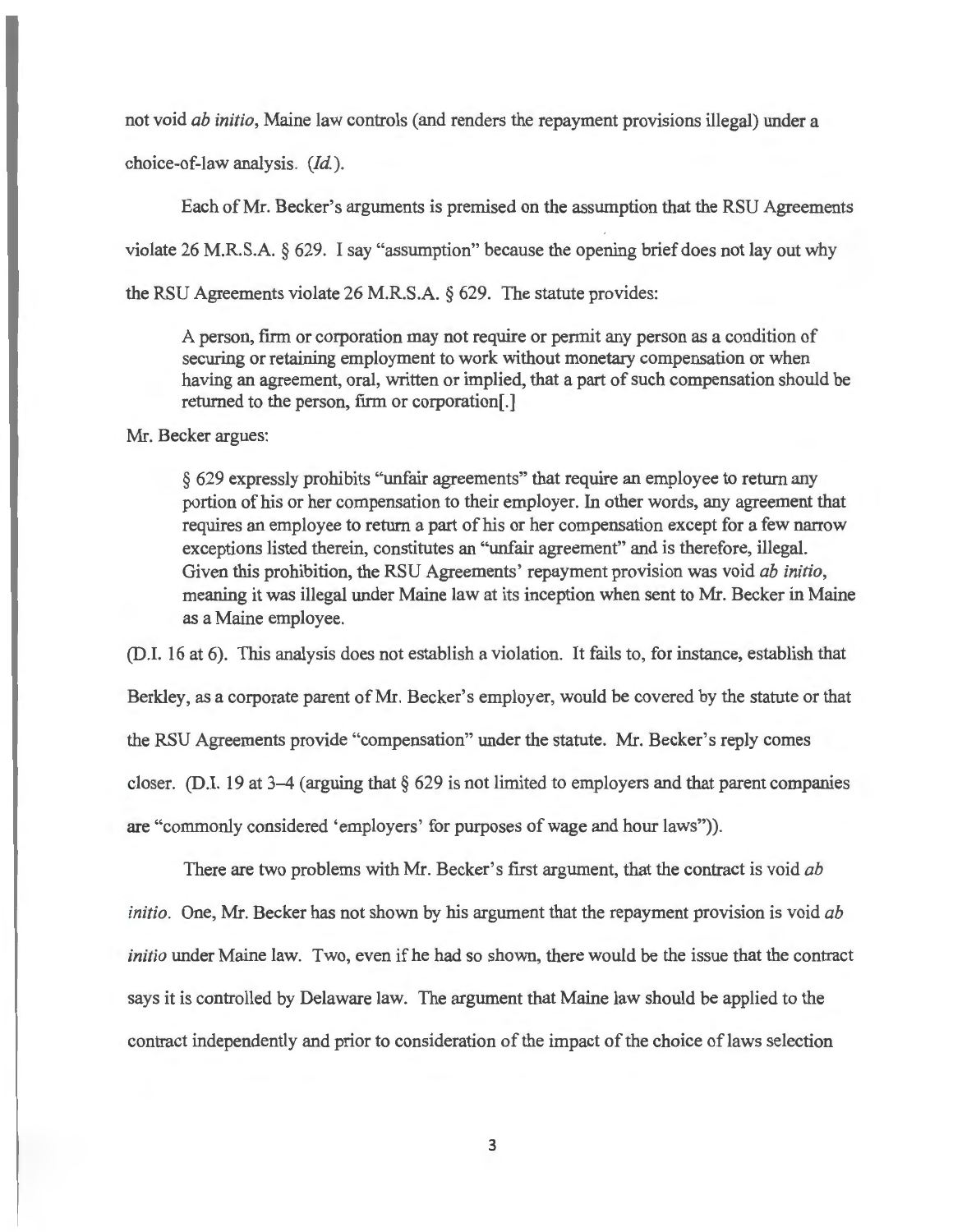clause does not make much sense. If Delaware law applies, why would it not apply to all provisions of the contract?

I move on to Mr. Becker's second argument that Maine law applies under a choice-oflaw analysis.

"In a diversity action, the court must apply the choice of law rules of the forum state to

determine what substantive law will govern." *Huber v. Taylor,* 469 F.3d 67, 73 (3d Cir. 2006)

(quotation omitted). In Delaware, the *Restatement (Second) of Conflict of Laws* governs. *Focus* 

*Fin. Partners, LLC v. Holsopple,* 241 A.3d 784, 803 (Del. Ch. 2020). For contracts, "The law of

the state chosen by the parties to govern their contractual rights and duties will be applied"

unless:

(a) the chosen state has no substantial relationship to the parties or the transaction and there is no other reasonable basis for the parties' choice, or

(b) application of the law of the chosen state would be contrary to a fundamental policy of a state which has a materially greater interest than the chosen state in the determination of the particular issue and which, under the rule of§ 188, would be the state of the applicable law in the absence of an effective choice of law by the parties.

Restatement (Second) of Conflict of Laws § 187 ( 1971 ). Delaware has also enacted 6 Del. C. § 2708, which states:

(a) The parties to any contract, agreement or other undertaking .. . may agree in writing that the contract, agreement or other undertaking shall be governed by or construed under the laws of this State, without regard to principles of conflict of laws, or that the laws of this State shall govern .... The foregoing shall conclusively be presumed to be a significant, material and reasonable relationship with this State and shall be enforced whether or not there are other relationships with this State.

Berkley asserts that this Delaware statute ends the inquiry. (D.I. 18 at 6–8). The

Delaware Court of Chancery has found, "Section 2708 essentially stipulates that for purposes of

deciding whether to apply a Delaware choice of law provision, courts may assume a negative

answer to both of [the *Restatement (Second)]* exceptions." *FdG Logistics, LLC v. A&R Logistics* 

*Holdings, Inc. ,* 131 A.3d 842, 854-55 (Del. Ch.), *aff'd sub nom. A & R Logistics Holdings, Inc.*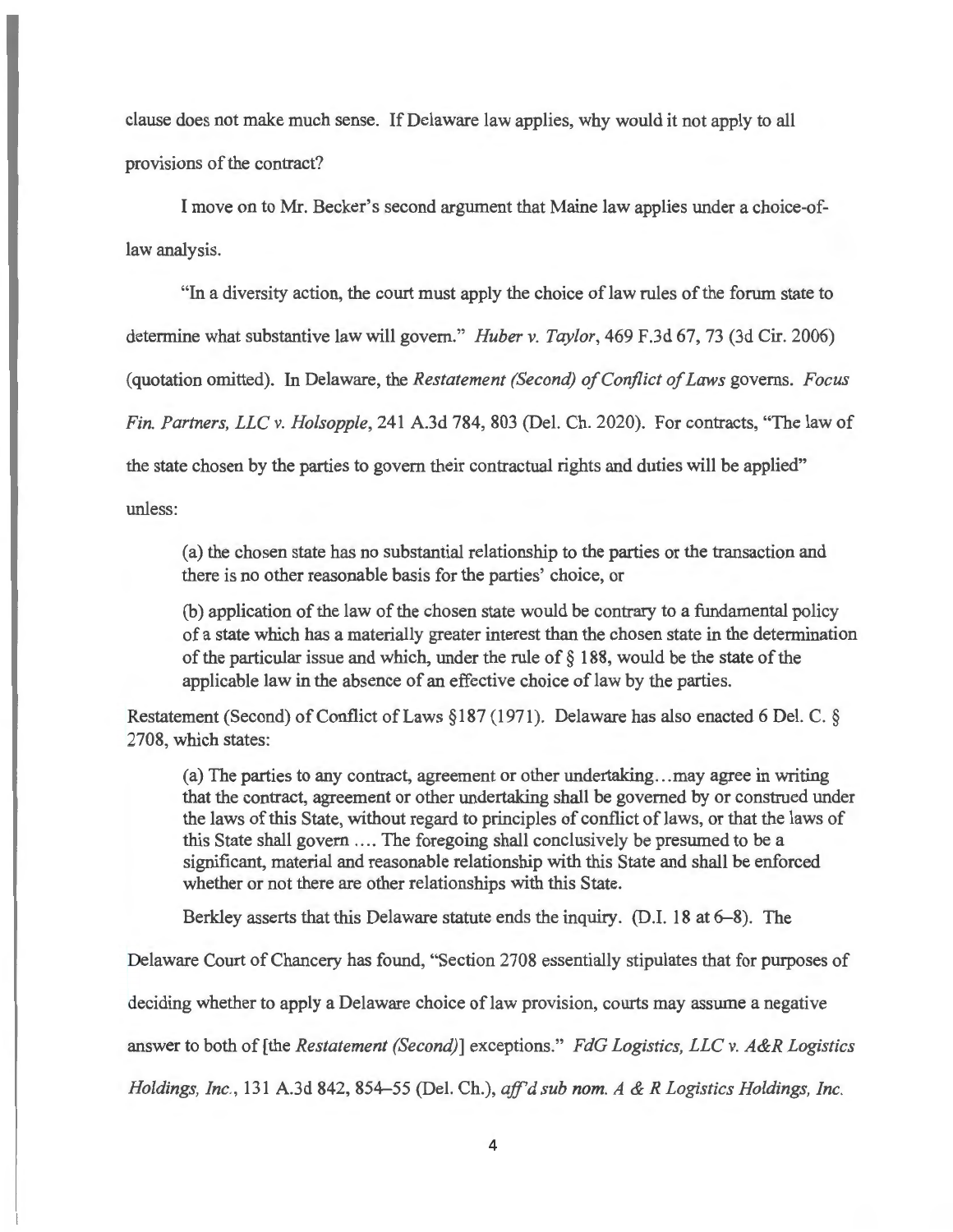*v. FdG Logistics LLC,* 148 A.3d 1171 (Del. 2016). The disputed contracts agreed that Delaware law applies "without regard to the principles of conflicts of law thereof." Thus, I may assume that neither exception applies.

Berkley may be right that the Delaware statute resolves the issue, but courts considering a Delaware choice of law provision tend to analyze each exception even when the parties have such a choice of law provision. *E.g.*, *W. R. Berkley Corp. v. Dunai*, 2021 WL 1751347 at \*1 (D. Del. May 4, 2021). I will therefore consider the Section 187 exceptions.

At the first exception, I find that Berkley has a substantial relationship with Delaware because Berkley is incorporated in Delaware. *Focus Fin. Partners,* 241 A.3d at 804; 6 Del. C. § 2708.

At the second exception, I must consider whether Maine has a "materially greater interest" than Delaware and, if so, "whether applying Delaware law would be contrary to a fundamental policy" in Maine. *Coface Collections N Am. Inc. v. Newton,* 430 F. App'x 162, 168  $(3d Cir. 2011).$ <sup>1</sup> I preliminarily find that Delaware law would not be contrary to a fundamental policy in Maine. I therefore will not address whether Maine has a "materially greater interest" than Delaware.

It is often premature to conduct a choice of law analysis at the motion to dismiss stage. *See Graboffv. The Collern Firm,* 2010 WL 4456923 at \*8 (E.D. Pa. Nov. 8, 2010) ("Due to the complexity of this analysis, when confronted with a choice of law issue at the motion to dismiss stage, courts within the Third Circuit have concluded that it is more appropriate to address the

 $<sup>1</sup>$  I am assuming without deciding that Maine's law would "be the state of the applicable law in</sup> the absence of an effective choice of law by the parties." Restatement (Second) of Conflict of Laws  $§$  187(2)(b).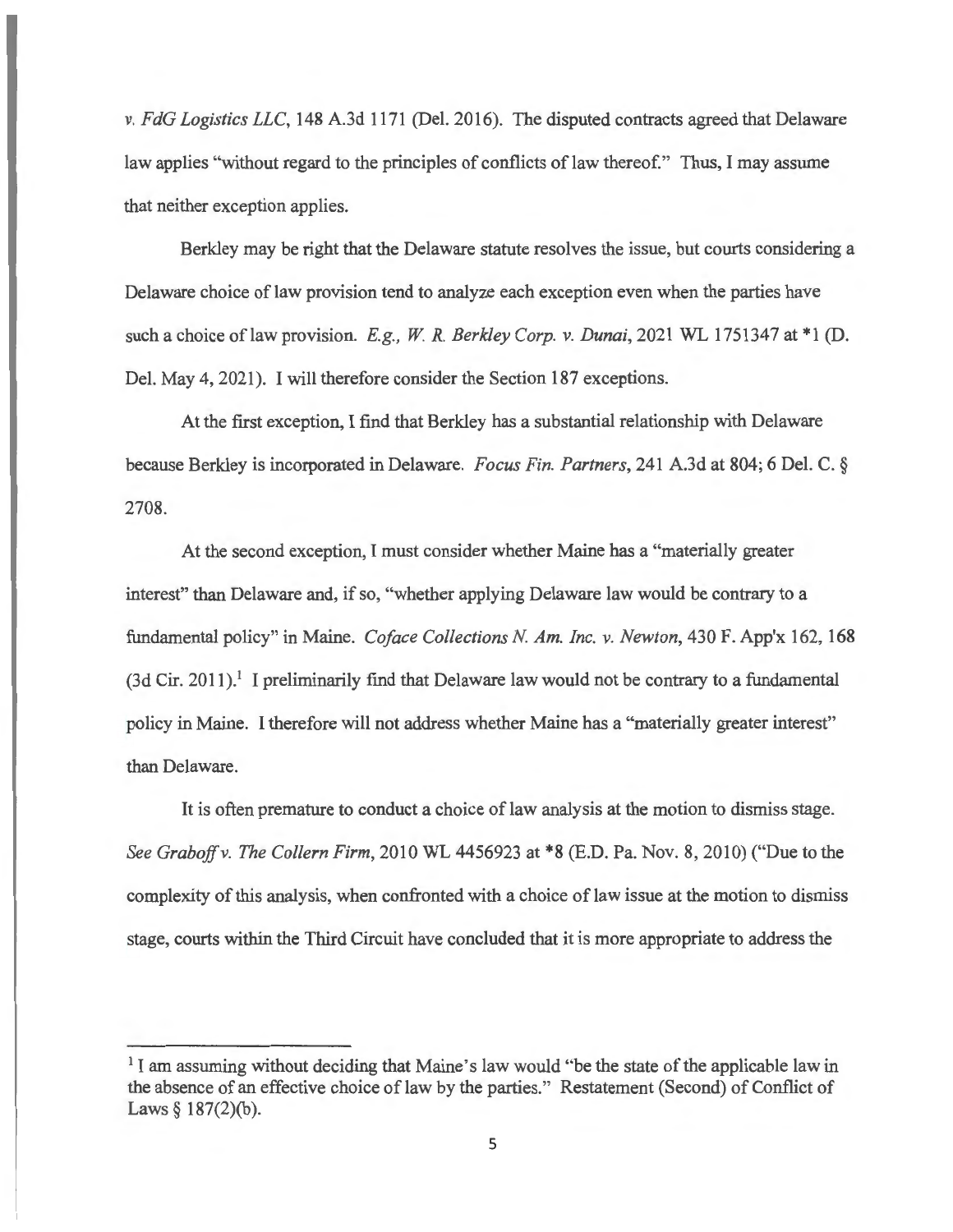issue at a later stage in the proceedings."). In this case, however, a Maine court has already found that applying Delaware law would not be contrary to a fundamental policy of Maine.

In a first-filed suit in Maine, Mr. Becker sued Berkley. (D.I. 18-1, Ex. A at 1). Berkley moved to dismiss based on the Delaware forum selection clause in the RSU Agreements. *(Id.* at 4). Mr. Becker argued that the forum selection clause, in combination with the Delaware choice of law clause, would deprive Mr. Becker of his rights under 26 M.R.S.A. § 629.<sup>2</sup> The Maine court disagreed, explaining:

After examining the relevant statutory provisions pursuant to Maine and Delaware law, the Court declines to hold unenforceable the choice of law provision on the ground that the application of Delaware law to Mr. Becker's claims violates a fundamental policy of Maine. Delaware's employment statu[t]es address withholding and timing of wage payments, as does 26 M.R.S. § 629, the statute that is the basis of Mr. Becker's claim. *Compare* 26 M.R.S. § 629 *with* Del. Code Ann. Tit. 19, §§ 1102, 1107 (addressing timing of wage payments and restricting employers from "withhold[ing] or divert[ing] any portion of an employee's wages"). Both statutes are "designed to protect" employees "from being forced to work without pay." *Cooper v. Springfield Terminal Ry. Co. ,* 635 A.2d 952, 955 (Me. 1993). The application of this public policy in Delaware is not significantly different from its application in Maine. Because Mr. Becker has failed to show significant differences in the application of the relevant public policy, he has failed to show that enforcement of the choice of law provision would violate a fundamental policy in Maine.

*(Id.* at 6). At this juncture, it seems likely that a choice of law analysis based on a more thorough

record would yield the same result. A Maine judge is good authority on Maine's fundamental

policy, especially when analyzing the same contract under the same law.

Furthermore, other judges have applied Delaware law to the exact same repayment

provisions after a choice-of-law analysis. *See Dunai*, 2021 WL 1751347 at \*1 (considering

<sup>&</sup>lt;sup>2</sup> Berkley argues that Mr. Becker should be collaterally estopped from arguing that the RSU Agreements violate Maine public policy. (D.I. 18 at 10). Most of Berkley's argument is in a footnote. *(Id.* at 10 n.3). "[A]rguments raised in passing (such as, in a footnote), but not squarely argued, are considered waived." *John Wyeth & Bro. Ltd. v. CIGNA Int'! Corp.,* 119 F.3d 1070, 1076 n.6 (3d Cir. 1997). Thus, I reject Berkley's collateral estoppel argument.